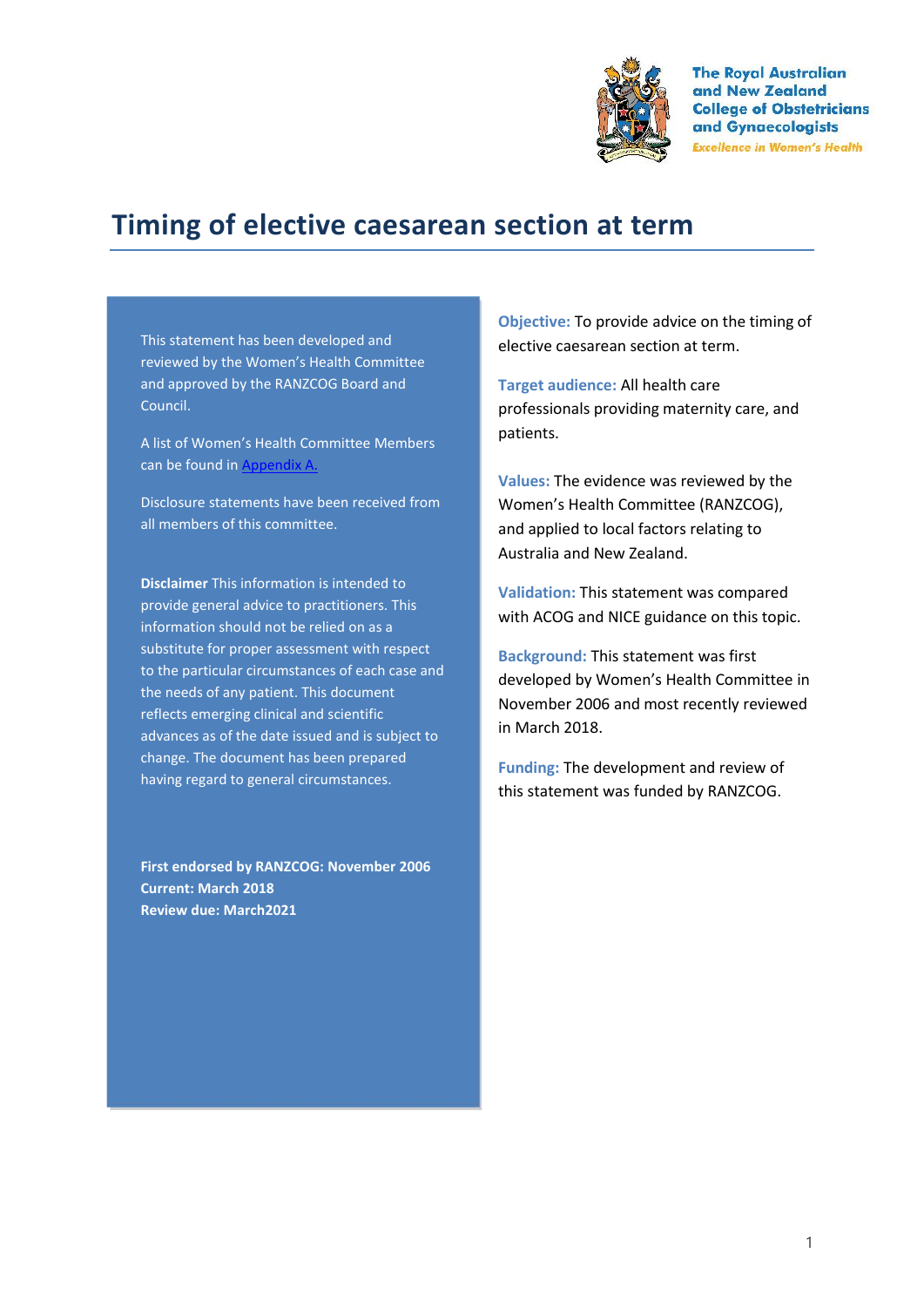The timing of elective or pre-labour caesarean section at term should be decided with consideration given to both maternal and neonatal factors.

# **Neonatal considerations**

Caesarean birth, without prior labour, has been consistently demonstrated to be associated with an increased risk of neonatal respiratory morbidity in term infants, including transient tachypnoea of the newborn (TTN), surfactant deficiency and pulmonary hypertension.<sup>1</sup> When compared with either planned or achieved vaginal birth, elective caesarean birth is associated with a 2.1 to 6.8-fold increase in the risk of these respiratory morbidities in the near term neonate.<sup>2,3</sup> It is proposed that the increased incidence of respiratory distress following caesarean birth results from both surfactant deficiency (in the absence of the catecholamine surge accompanying labour), and from a failure to clear fetal lung fluid in labour.<sup>1,4</sup> The incidence of transfer to a Neonatal Intensive Care Unit (NICU) following planned term caesarean birth is twice that associated with planned vaginal birth.

Other more subtle disadvantages associated with birth earlier than 39 weeks have also been suggested.

In response to this, deferring elective delivery in uncomplicated singleton pregnancies until 39 weeks' gestation or later is recommended by many international obstetric bodies.<sup>5,6,10</sup> The rate of admission to NICU and the incidence of respiratory distress is inversely related to the gestation at delivery among infants born by elective caesarean birth at term.<sup>1,7,8</sup> These associations persist after adjustment for potential confounders, such as diabetes mellitus, pre-eclampsia and intra-uterine growth restriction. $\frac{9}{5}$ 

The Antenatal Steroids for Term Elective Caesarean Section (ASTECS) trial, found the incidence of respiratory distress following caesarean section >37 weeks was significantly reduced by the administration of betamethasone prior to delivery<sup>9</sup>), however administration of steroids in this setting has been subject to limited investigation, and may have adverse consequences.

#### **Maternal considerations**

Against the neonatal benefits need to be weighed the (mostly maternal) risks of deferring delivery until 39 weeks or beyond. UK data $^{10}$  suggests that about 10% of women booked for caesarean section at 39 weeks will labour prior to the date of scheduled caesarean section. The implication is that there will be a proportion of women who will need to have an emergency caesarean section in place of a planned caesarean section. This has important resource implications and the increased maternal hazard associated with emergency, rather than elective, caesarean section needs to be weighed against the expected improved perinatal outcomes. In some circumstances (e.g. placental insufficiency, footling breech presentation) there will also be increased perinatal risk associated with the onset of labour or spontaneous rupture of the membranes prior to birth. Local factors, such as availability of emergency caesarean section services should be considered.

On balance, weighing up the risk of respiratory morbidity following elective caesarean section and the risk of labouring prior to caesarean section, it is recommended that elective caesarean section in women without additional risks should be carried out at approximately 39 weeks gestation. Where delivery by caesarean section (without prior labour) is planned significantly before 39 weeks gestation, consideration should be given to the administration of corticosteroids to reduce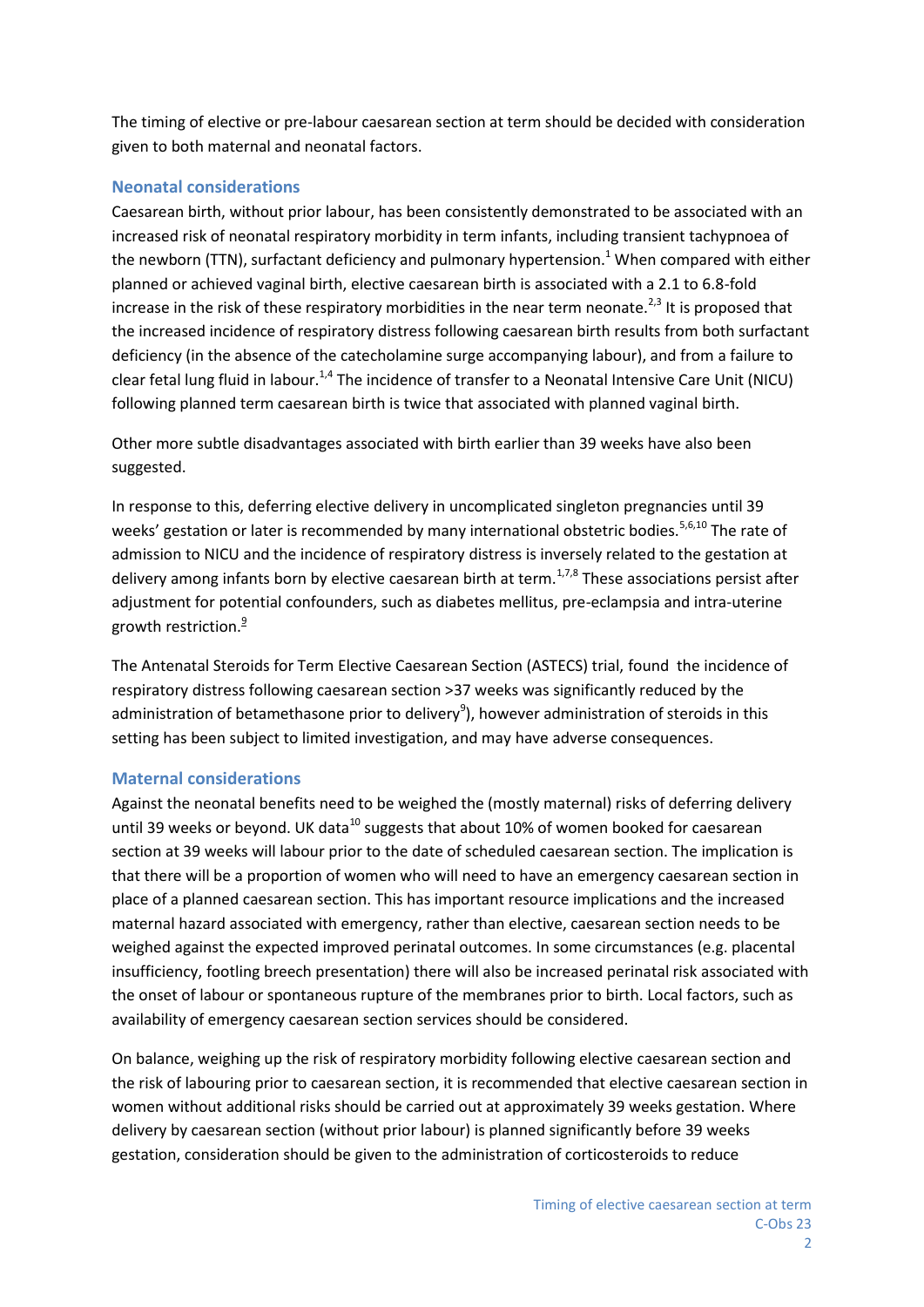respiratory morbidity in the newborn. In pregnancies where elective delivery is expected or possible it is important to establish a reliable expected due date in the first trimester.

| <b>Recommendation 1</b>                                            | <b>Grade and references</b> |
|--------------------------------------------------------------------|-----------------------------|
| It is recommended that elective caesarean section in women without | Consensus Based             |
| additional risks should be carried out at approximately 39 weeks   | Recommendation              |
| gestation.                                                         |                             |

#### **Preterm elective caesarean delivery**

In the event of maternal disease (such as pre-eclampsia), obstetric complications (such as multiple pregnancies or placenta previa) or fetal complications (such as IUGR), earlier 'elective caesarean delivery' may be necessary after weighing up the relative hazards of premature delivery versus those associated with continuing the pregnancy.

Women should be informed of the risks surrounding elective delivery and the usual standards of documentation and consent should apply.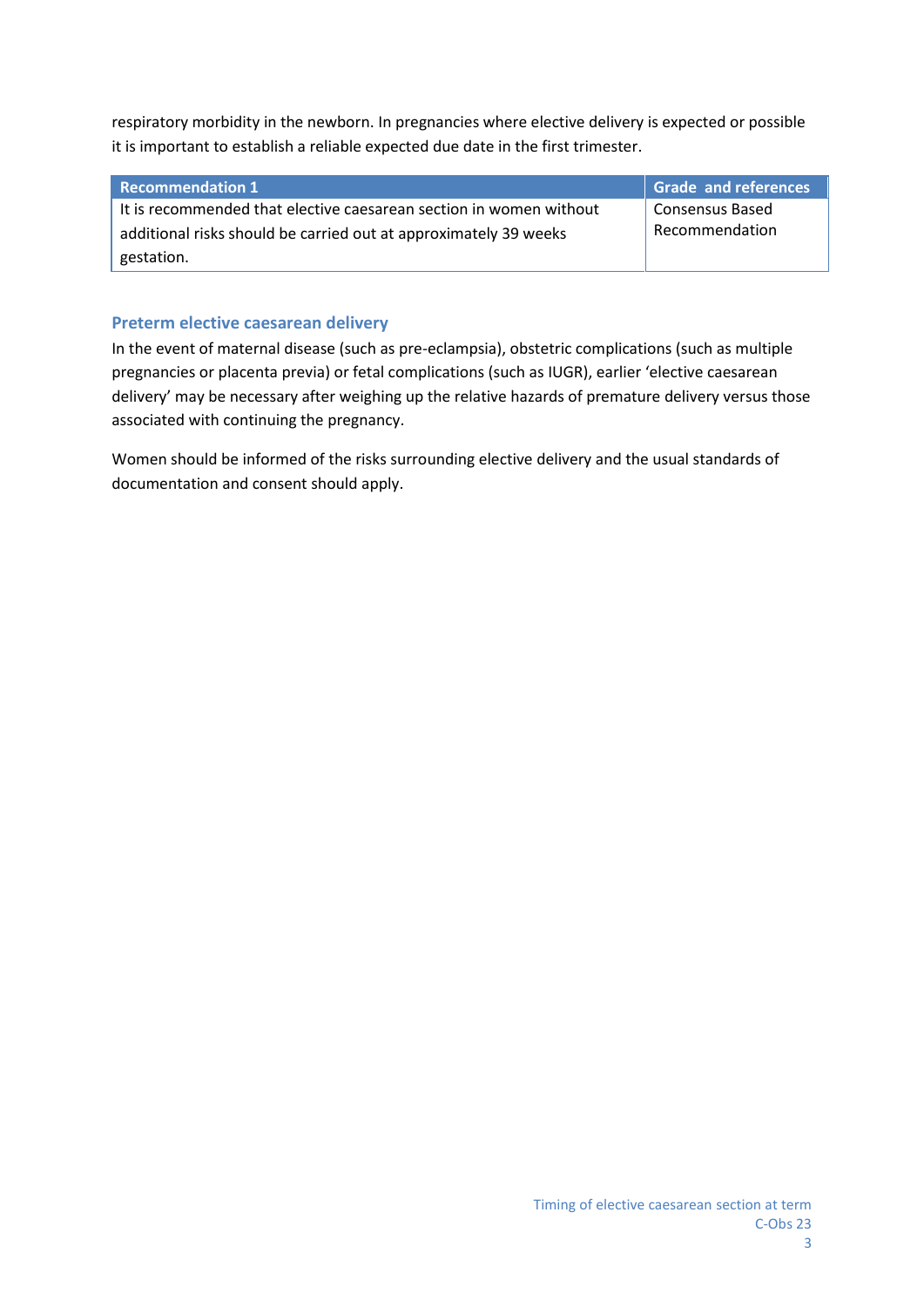# **References**

- 1. Jain, L, Eaton DC. Physiology of fetal lung fluid clearance and the effect of labour. Semin Perinatol 2006; 30: 34-43.
- 2. Hansen AK, Wisborg K, Uldbjerg N, Henriksen TB. Elective caesarean section and respiratory morbidity in the term and near term neonate. Acta Obstet Gynaecol Scan 2007; 86: 389-94.
- 3. Kolas T, Saugstad OD, Daltveit AK, Nilsen ST, Oian P. Planned caesarean versus planned vaginal delivery at term: comparison of newborn infant outcomes. Am J Obstet Gynecol 2006; 195: 1538-43.
- 4. O'Brodovich H. Fluid clearance from the lungs of newborns, infants and children. Paediatr Respir Rev 2006; 7 (S1): S62-3.
- 5. ACOG educational bulletin. Assessment of fetal lung maturity. Number 230, 1996. Committee on Educational Bulletins of the American College of Obstetricians and Gynecologists. Int J Gynaecol Obstet 1997; 56: 191-8.
- 6. Yee W, Amin H, Wood S. Elective caesarean delivery, neonatal intensive care unit admission, and neonatal respiratory distress. Am J Obstet Gynecol 2008; 11: 823-8.
- 7. Gouyon JB, Ribakovsky C, Ferdynus C, Quantin C, Sagot P, Gouyon B. Severe respiratory disorders in term neonates. Paediatr Perinat Epidemiol 2007; 22: 22-30.
- 8. Hansen AK, Wisborg K, Uldbjerg N, Henriksen TB. Risk of respiratory morbidity in term infants delivered by elective caesarean section: cohort study. BMJ 2008; 336: 85-7.
- 9. Stutchfield P, Whitaker R, Russell I. Antenatal betamethasone and incidence of neonatal respiratory distress after caesarean section: pragmatic randomized trial. BMJ 2005; 331: 662.
- 10. National Institute of Health and Clinical Excellence: Clinical Guideline Caesarean section 2011. Available at: www.nice.org.uk/cg132

# **Patient information**

A range of RANZCOG Patient Information Pamphlets can be ordered via: https://www.ranzcog.edu.au/Womens-Health/Patient-Information-Guides/Patient-Information- Pamphlets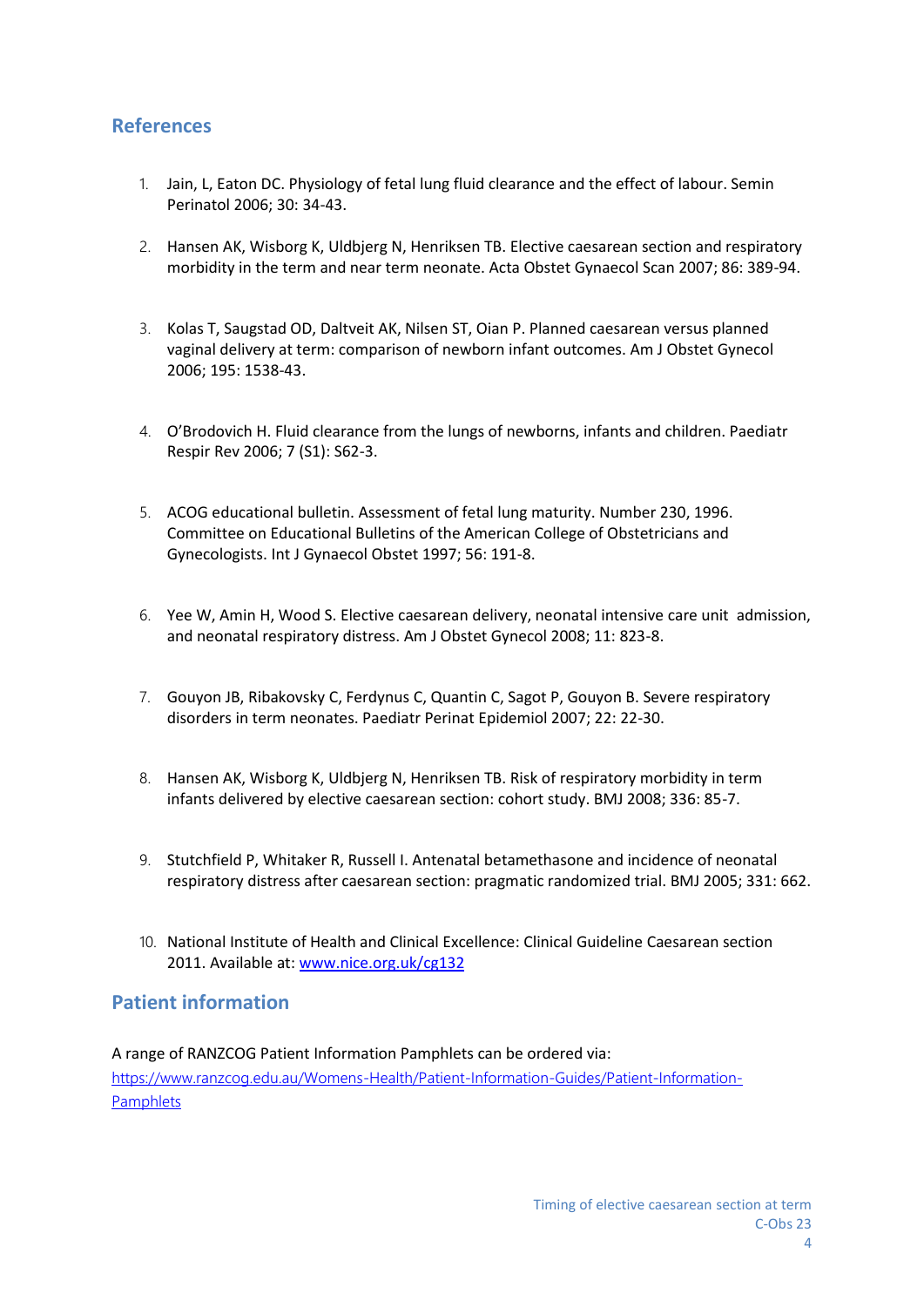# **Appendices**

# **Appendix A Women's Health Committee Membership**

| <b>Name</b>                                     | <b>Position on Committee</b>    |  |
|-------------------------------------------------|---------------------------------|--|
| Professor Yee Leung                             | Chair                           |  |
| Dr Joseph Sgroi                                 | Deputy Chair, Gynaecology       |  |
| Associate Professor Lisa Hui                    | Member                          |  |
| Associate Professor Ian Pettigrew               | <b>EAC Representative</b>       |  |
| Dr Tal Jacobson                                 | Member                          |  |
| Dr Ian Page                                     | Member                          |  |
| Dr John Regan                                   | Member                          |  |
| Dr Craig Skidmore                               | Member                          |  |
| Associate Professor Janet Vaughan               | Member                          |  |
| Dr Bernadette White                             | Member                          |  |
| Dr Scott White                                  | Member                          |  |
| Associate Professor Kirsten Black               | Member                          |  |
| Dr Greg Fox                                     | <b>College Medical Officer</b>  |  |
| Dr Marilyn Clarke                               | Chair of the ATSI WHC           |  |
| Dr Martin Byrne                                 | <b>GPOAC Representative</b>     |  |
| Ms Catherine Whitby                             | <b>Community Representative</b> |  |
| Ms Sherryn Elworthy                             | Midwifery Representative        |  |
| Dr Amelia Ryan<br><b>Trainee Representative</b> |                                 |  |

#### **Appendix B Overview of the development and review process for this statement**

#### *i. Steps in developing and updating this statement*

This statement was originally developed in November 2006 and was most recently reviewed in March 2018. The Women's Health Committee carried out the following steps in reviewing this statement:

- Declarations of interest were sought from all members prior to reviewing this statement.
- Structured clinical questions were developed and agreed upon.
- An updated literature search to answer the clinical questions was undertaken.
- At the November 2018 meeting, the existing consensus-based recommendations were reviewed and updated (where appropriate) based on the available body of evidence and clinical expertise. Recommendations were graded as set out below in Appendix B part iii). The statement was then forwarded to RANZCOG Board and Council for approval in July 2018.

#### *ii. Declaration of interest process and management*

Declaring interests is essential in order to prevent any potential conflict between the private interests of members, and their duties as part of the Women's Health Committee.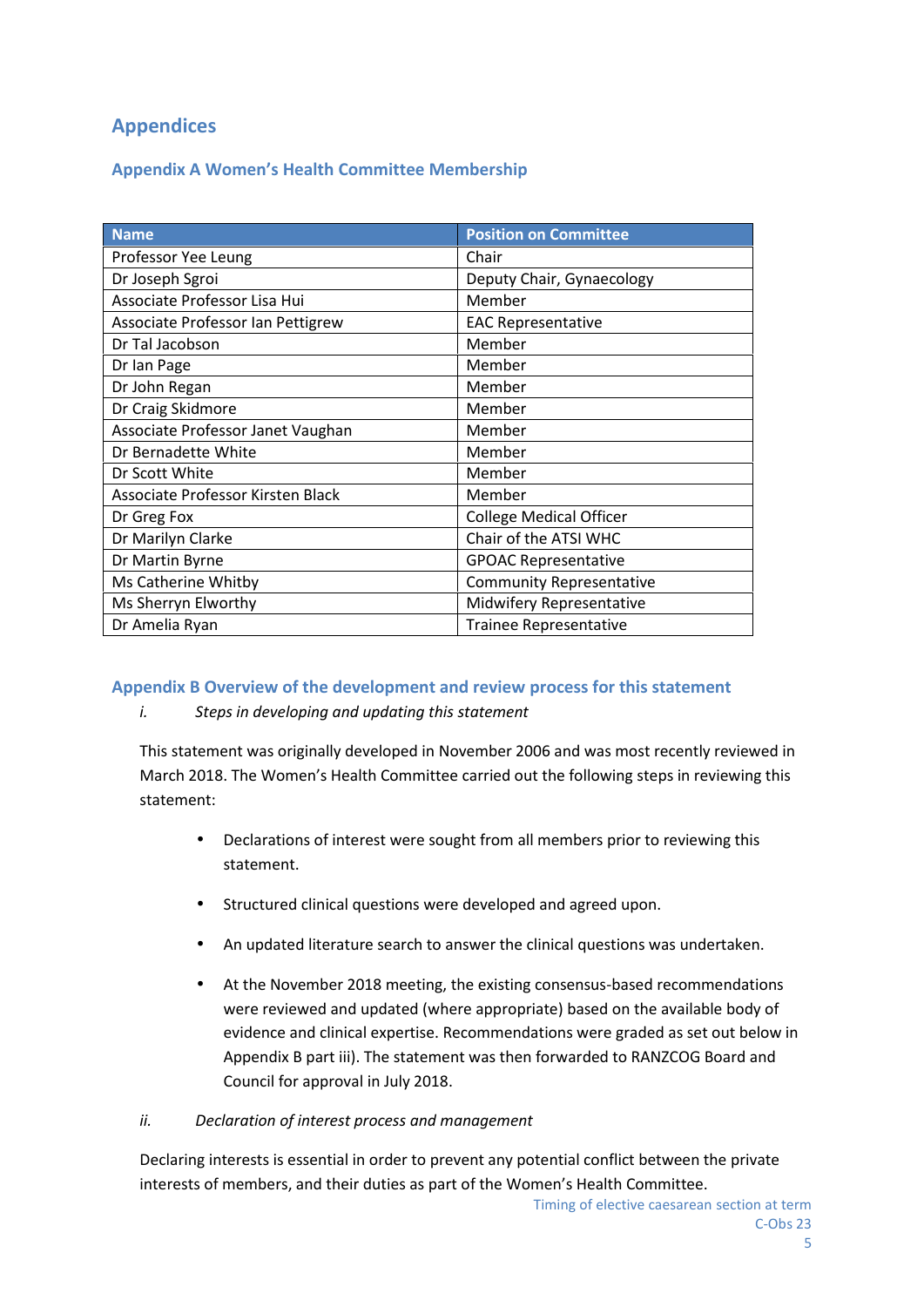A declaration of interest form specific to guidelines and statements was developed by RANZCOG and approved by the RANZCOG Board in September 2012. The Women's Health Committee members were required to declare their relevant interests in writing on this form prior to participating in the review of this statement.

Members were required to update their information as soon as they become aware of any changes to their interests and there was also a standing agenda item at each meeting where declarations of interest were called for and recorded as part of the meeting minutes.

There were no significant real or perceived conflicts of interest that required management during the process of updating this statement.

### *iii. Grading of recommendations*

Each recommendation in this College statement is given an overall grade as per the table below, based on the National Health and Medical Research Council (NHMRC) Levels of Evidence and Grades of Recommendations for Developers of Guidelines.<sup>17</sup>Where no robust evidence was available but there was sufficient consensus within the Women's Health Committee, consensus based recommendations were developed or existing ones updated and are identifiable as such. Consensus-based recommendations were agreed to by the entire committee. Good Practice Notes are highlighted throughout and provide practical guidance to facilitate implementation. These were also developed through consensus of the entire committee.

| Recommendation category   |              | Description                                                                                                    |
|---------------------------|--------------|----------------------------------------------------------------------------------------------------------------|
| Evidence-based            | A            | Body of evidence can be trusted to guide practice                                                              |
|                           | <sub>B</sub> | Body of evidence can be trusted to guide practice in<br>most situations                                        |
|                           | C            | Body of evidence provides some support for<br>recommendation(s) but care should be taken in its<br>application |
|                           | D            | The body of evidence is weak and the recommendation<br>must be applied with caution                            |
| Consensus-based           |              | Recommendation based on clinical opinion and<br>expertise as insufficient evidence available                   |
| <b>Good Practice Note</b> |              | Practical advice and information based on clinical<br>opinion and expertise                                    |